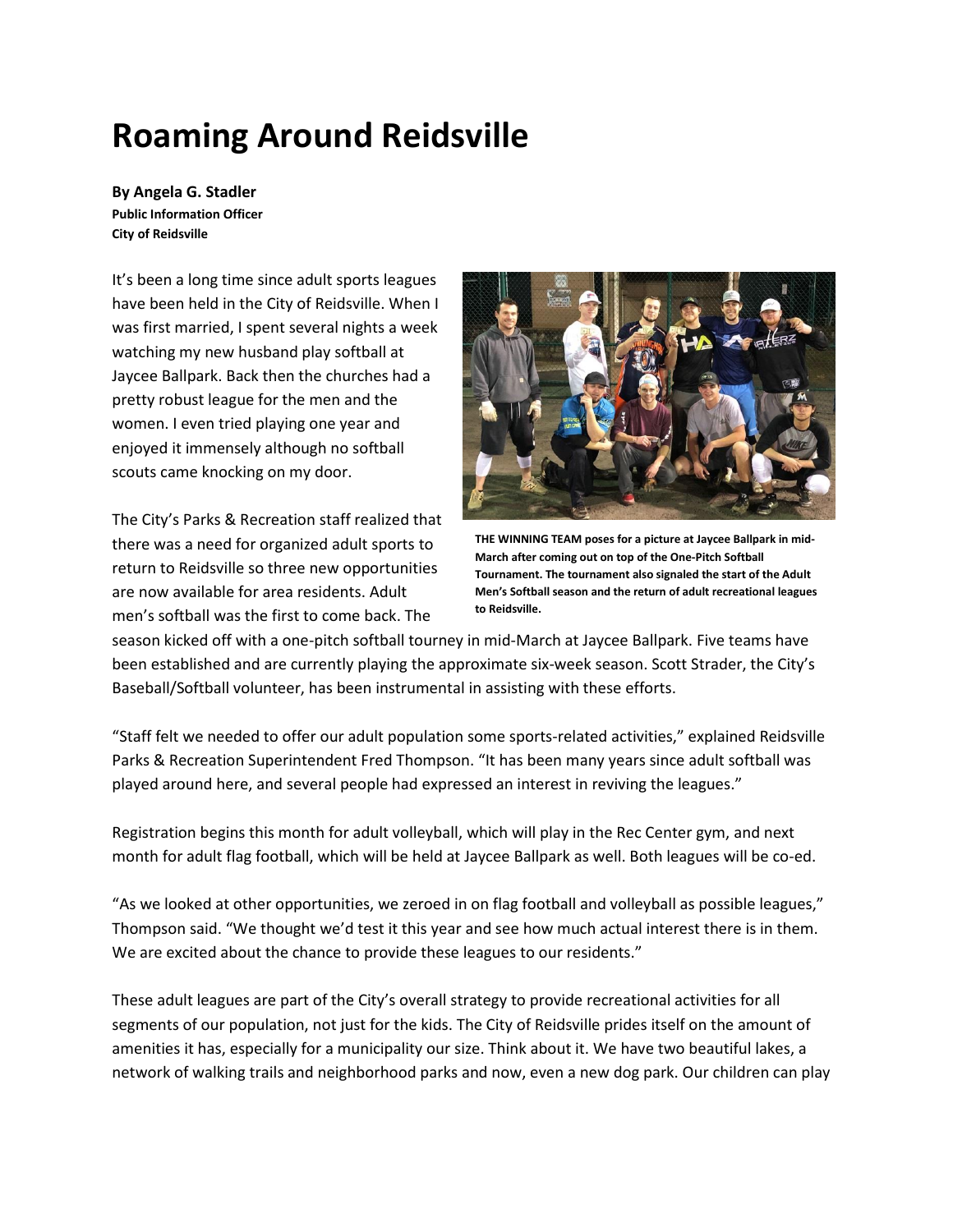T-ball, baseball, football, volleyball and basketball in our youth leagues. One of the most popular activities at RCARE for our seniors is pickleball.

Yet a key ingredient that was missing was sports-related opportunities for our younger adults. As we get older, adults tend to play sports for the camaraderie more than the competition, but let's face it, we all like to win! Regardless of whether you want to play to meet new people, get some exercise or for the thrill of competition, either one of these new leagues should be great. Thirty minutes walking on a treadmill or an hour playing a fun game of volleyball? I think I'd take the volleyball!

The benefits of sports can be found at any age. Being active is important, helping to fight off that pesky arthritis and other ailments that we tend to experience as we get older. And, like we said, it's more fun than hanging out at the gym or running by yourself.

So stop by the City of Reidsville Parks & Recreation office located at 201 N. Washington Avenue to learn more about these new sports opportunities or call 336-349-1090. Cost to play in the co-ed Adult Volleyball League is \$30. Registration, which began April 1, ends May  $3^{rd}$  so go ahead and sign up now. You must be 18 or older. For the Adult Flag Football League, registration opens May 1 and continues through May 31. The cost is \$30 per person, and you must be 21 or older to play.

Just don't forget to stretch and warm up adequately before the game. Your "older" body will appreciate it!

## In other news:

## **Second Downtown Fridays.**

Downtown Reidsville has always been the place to be on the second Friday of each month April through September for the Downtown Cruise-Ins. That event has been revamped to add more to the Friday night lineup.

Classic cars are still part of the night as the Reidsville Downtown Corporation, the Reidsville Chamber of Commerce and the City of Reidsville launch "Second DownTown Fridays" but the events are designed to appeal to the entire family. The nights scheduled are April 12, May 10, June 14, July 12, August 9 and September 13 from 6-9 p.m.

According to coordinator Missy Matthews, the City's Market Square/Main Street Manager, these Second Downtown Fridays will also include family activities, a band at Mural Park and food trucks. Several downtown restaurants will be open as well. From May to September, the events will also include a movie at Market Square beginning at dusk. So, if you have been a frequent visitor to the downtown cruise-ins, come check out "Second Downtown Fridays" beginning April 12<sup>th</sup>.

## **Clean Sweep Week April 1-6.**

The Reidsville Appearance Commission reminds residents that April 1-6, 2019 is Clean Sweep Week in the City of Reidsville. Please take this week to spruce up and clean up your property. The following can